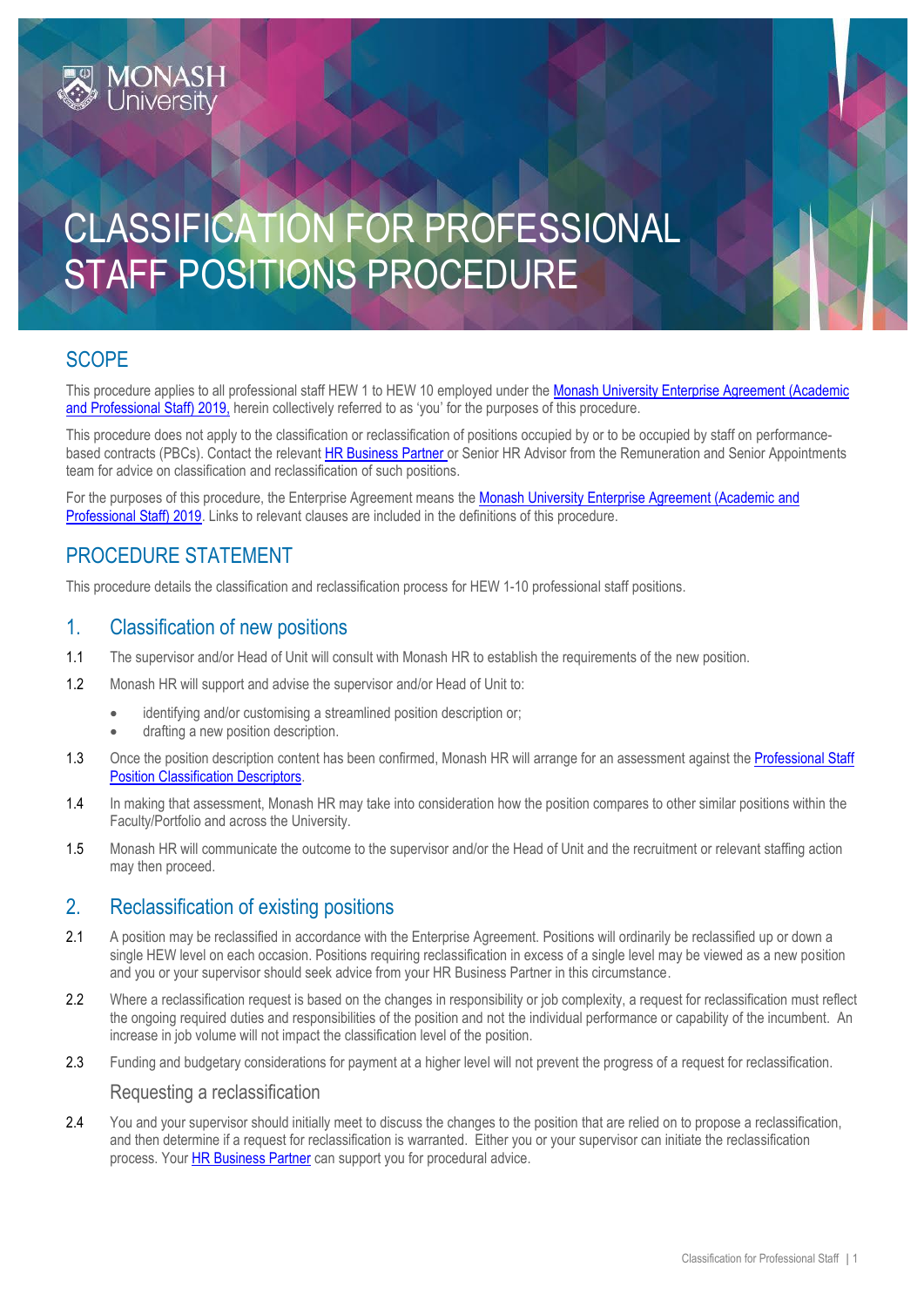#### 2.5 HEW level 1-9 reclassification

- Submit a **reclassification request** online.
- The application should identify the changes to the position as they relate to each of th[e classification descriptors](http://www.monash.edu/__data/assets/word_doc/0007/690442/descriptors.doc) for HEW levels 1 to 9 (training level or qualifications, occupational equivalent, level of supervision, task level, organisational knowledge, judgement, independence and problem solving and typical activities).
- You must also attach your current and proposed position descriptions. These documents must be endorsed by your supervisor and head of unit, confirming that the proposed position description accurately reflects the required ongoing duties of the role.
- Where your request is not endorsed, your supervisor will notify you and provide you with the reasons for the outcome.
- Where your request is endorsed, it will be sent to Monash HR for consideration and determination.
- You may also support your request for reclassification by providing additional supporting documentation such as organisational charts, or any other documents that demonstrate changes to the position and key responsibilities.
- 2.6 For HEW level 10 reclassification, please contact your HR Business Partner for process advice and support.
- 2.7 If the content of the proposed Position Description submitted with the reclassification request or the content of a proposal that forms the basis of the reclassification request is in dispute, you may refer the matter to a Position Description Review Committee in accordance wit[h clause 73.6](https://www.monash.edu/current-enterprise-agreements/academic-professional-2019#73) of the Enterprise Agreement.

#### Consideration and determination of the request

- 2.8 Monash HR will consider and determine any request for reclassification against the Professional Staff Position Classification [Descriptors](https://www.monash.edu/current-enterprise-agreements/academic-professional-2019#104) within 14 days. In making that determination, Monash HR may take into consideration how the position compares to other similar positions within the Faculty/Portfolio and across the University.
- 2.9 Monash HR will then advise:
	- the confirmed classification level of the position and whether the position should be reclassified; or
	- where the changes to the position are insufficient to warrant a different classification grading (in which case the current classification level will be reaffirmed); or
	- where the position has not retained sufficient elements of the original duties and responsibilities and is deemed to be a new position (Refer to th[e Recruitment and Appointment Policy\)](https://publicpolicydms.monash.edu/Monash/documents/1935714).

| Approval                                                                                                                                                                                                                        | Refusal                                                                                                                                                                                                                              |
|---------------------------------------------------------------------------------------------------------------------------------------------------------------------------------------------------------------------------------|--------------------------------------------------------------------------------------------------------------------------------------------------------------------------------------------------------------------------------------|
| Where an uplift in the existing classification is confirmed,<br>Monash HR will issue you a confirmation of the<br>commencement date and salary of the reclassification, and<br>will offer a contract variation to reflect this. | Where the outcome of the reclassification request does not<br>support the case for an uplift in the existing classification,<br>Monash HR will notify you and your supervisor and provide<br>the reasons in writing for the outcome. |
| A copy of the reclassified position description will also be<br>provided.                                                                                                                                                       |                                                                                                                                                                                                                                      |
| The position holder must review and accept the offer of<br>contract variation for the contract variation to take effect.                                                                                                        |                                                                                                                                                                                                                                      |

- 2.10 Requests to backdate a new classification will only be considered up to a maximum of three (3) months from the date of receipt of the completed application by Monash HR, subject to [clause 73.6](https://www.monash.edu/current-enterprise-agreements/academic-professional-2019#73) of the Enterprise Agreement.
	- 2.10.1 Reclassification requests submitted during the operation of Schedule 6 of the Enterprise Agreement Variation will only be accepted on and from 8 May 2021 and cannot be sought to be backdated beyond this date.
- 2.11 The commencing salary will normally be at the minimum salary step of the reclassified HEW level, subject to [clause](https://www.monash.edu/current-enterprise-agreements/academic-professional-2019#74) 74.3 of the Enterprise Agreement.

#### Reviewing an outcome

2.12 In accordance wit[h clause 73.8](https://www.monash.edu/current-enterprise-agreements/academic-professional-2019#73) of the Enterprise Agreement, if you are aggrieved by a reclassification decision made under clause [73.7,](https://www.monash.edu/current-enterprise-agreements/academic-professional-2019#73) you may apply for a review of the decision by the Classification Review Committee. You may do so by submitting a written application to **hr@monash.edu**, within five days of being notified of the decision.

## 3. Breach of procedure

3.1 The University treats any breach of policies or procedures seriously. The University encourages reporting of concerns about noncompliance and manages compliance in accordance with the applicabl[e Enterprise Agreement,](https://www.monash.edu/current-enterprise-agreements) relevant instrument of appointment and/or applicable contract terms. A failure to comply with policies, procedures and schedules may result in action by the University. Such action may include disciplinary and other action up to and including potential termination of employment for employees and cessation of other engagements for other persons.